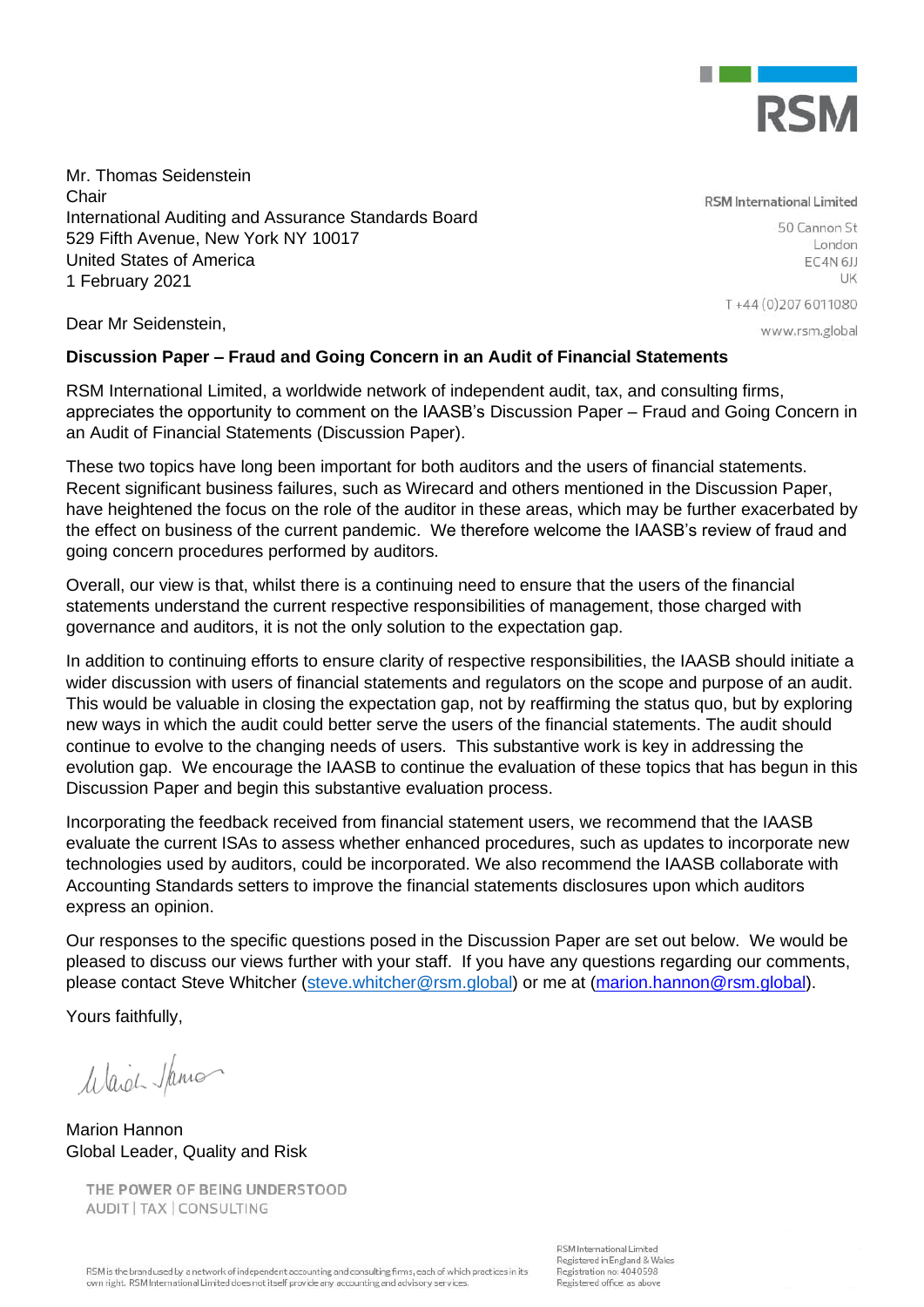

## **Overall Questions**

## **Q.1(a).** *What do you think is the main cause of the expectation gap relating to fraud and going concern in an audit of financial statements?*

Given the responsibilities of auditors, management and those charged with governance under the current auditing standards, in our view the main cause of the expectation gap which exists at the present time is the "knowledge gap".

However, we also acknowledge the findings of the recent report in the UK by Sir Donald Brydon "Report of the Independent Review into the Quality and Effectiveness of Audit", which was clear that auditors cannot solely blame this expectation gap on a lack of user knowledge. The profession has been attempting for decades to help users to better understand the nature and limitations of the audit, yet the expectation gap persists, so we suggest that a change of approach should be considered.

High-profile instances of audit failures in several, though not all, jurisdictions make it difficult to avoid the conclusion that there is also a "delivery gap" in the performance of audits that needs to be addressed. While this may be partly attributable to failures to follow the current ISAs, a "performance gap", we believe there is also a need to assess whether the ISAs in these areas are fit for the purpose of meeting users' reasonable expectations; an "evolution gap." Therefore, we welcome the IAASB's discussion paper on these critical audit areas and support a review into whether these current responsibilities remain appropriate.

In conducting this review, we believe the IAASB should continue to focus on principles based standards that permit the responsibilities of the auditor to evolve in line with the evolving needs of users. It is critical that consideration is given to whether the audit product is delivering what the users of the financial statements want and need, given the evolution of the expectations of an audit, such that it provides the confidence that capital markets require. This is further discussed below.

## **Q.1(b).** *In your view, what could be done, by the IAASB and/or others (please specify), to narrow the expectation gap related to fraud and going concern in an audit of financial statements?*

Given the current responsibilities under the extant ISAs, the IAASB and others should continue the focus on communicating the responsibilities of management, those charged with governance and auditors to equip users of the financial statements with an understanding of their respective responsibilities with regards to fraud and going concern

This knowledge gap could also be addressed by improving the description in the audit report of the purpose and scope of an audit regarding the detection of material fraud and the consideration of going concern. However, it is important that any such wording is in "plain English" rather than technical language.

A further possibility would be for financial statements to include an explicit statement by those charged with governance regarding the responsibilities of management with regards to fraud and going concern. This is already in use in certain jurisdictions, sometimes in the form of a solvency statement. Broader adoption of this approach should be evaluated and engagement with key local legislative bodies could be considered. This consideration should also include the needs of users of the financial statements, such as whether such explicit statements are of equal value to all users of financial statements or of heightened value to public interest entity or listed entity financial statement users.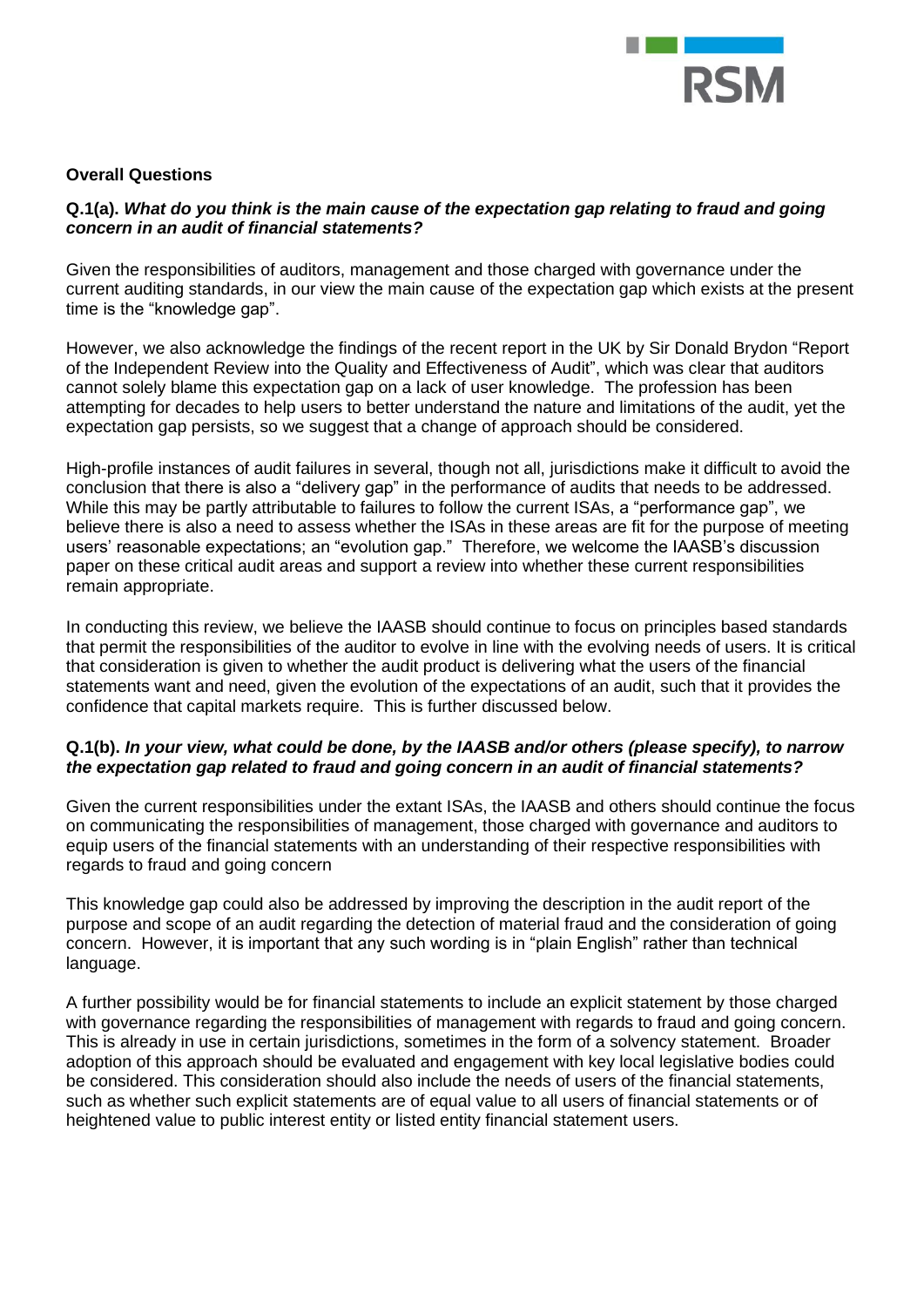

With respect to the performance gap, the increased focus on quality management at firm level that will be introduced through the International Standards on Quality Management should, in our view, improve the performance of audits in these areas. Individual firms and networks will be enhancing existing processes and controls to mitigate the risks associated with the poor performance of procedures on fraud and going concern.

In terms of the evolution gap, as the expectations of users of the financial statements change, the audit profession should change to be responsive to user needs. It will be imperative that changes to the audit profession are done in concert with changes to the entire financial reporting ecosystem. Activities and responsibilities of management and those charged with governance are foundational to all changes made by auditors and will also need to evolve to align with user needs.

We suggest that the IAASB begins to explore whether the current foundational principles of the auditor's responsibilities still meet the needs of those users. The audit of the future might need to have more layers to it, for example forensics or environmental issues, and could evolve into a base financial statements audit with additional assurance provided in specialist areas as needed or requested by the users. This would clearly have financial implications for audited entities and present challenges for audit firms in training staff with the appropriate skills but may be necessary to comprehensively address the current issues.

## **Q.2(a).** *Should the auditor have enhanced or more requirements with regard to fraud in an audit of financial statements? If yes, in what areas?*

Extant ISA 240, The Auditor's Responsibilities Relating to Fraud in an Audit of Financial Statements, does not in our view, require extensive revisions and we also consider that the introduction of inherent risk factors in ISA 315 (Revised), Identifying and Assessing the Risks of Material Misstatement through Understanding the Entity and its Environment, should improve the consideration of fraud in the risk assessment process.

However, the structure of the current ISAs tends to lead to the compartmentalising of the consideration of fraud. Apart from the consideration of fraud for significant risks, the identification of fraud risks can still very much be seen as a stand-alone exercise, separate from the rest of the audit. Extant ISAs do refer to fraud risks, for example paragraph 32 of ISA 540 (Revised), Auditing Accounting Estimates, Including Fair Value Accounting Estimates, and Related Disclosures, states that "where there is intention to mislead, management bias is fraudulent in nature", but we would like to see an even more integrated and pervasive approach. This would encourage a new mindset in auditors and further embed the consideration of fraud risks into the audit such that a thread of addressing these risks flows through all of the ISAs.

We would like to see the ISAs remain principles based, so the standards remain functional over the longterm to adapt and accommodate for new techniques and procedures as they are developed. However, we also agree that more explicit recognition in the application guidance of the ISAs of different techniques that are now used by auditors to detect fraud and more flexibility for building them into firms' risk models. One area where this increased flexibility might be appropriate is the effect of the increasing use of data analytics and other automated techniques in audits. Auditors still struggle to fit these technological solutions to auditing into the current evidence gathering model of substantive analytics, tests of controls and tests of details. We believe the project the IAASB has begun to evaluate the extant standard ISA 500, Audit Evidence, can play an important role in these considerations.

There is a greater sensitivity to fraud than to factual errors or to estimation uncertainty, since fraud, even of relatively small monetary value, may also raise serious concerns about management's integrity, or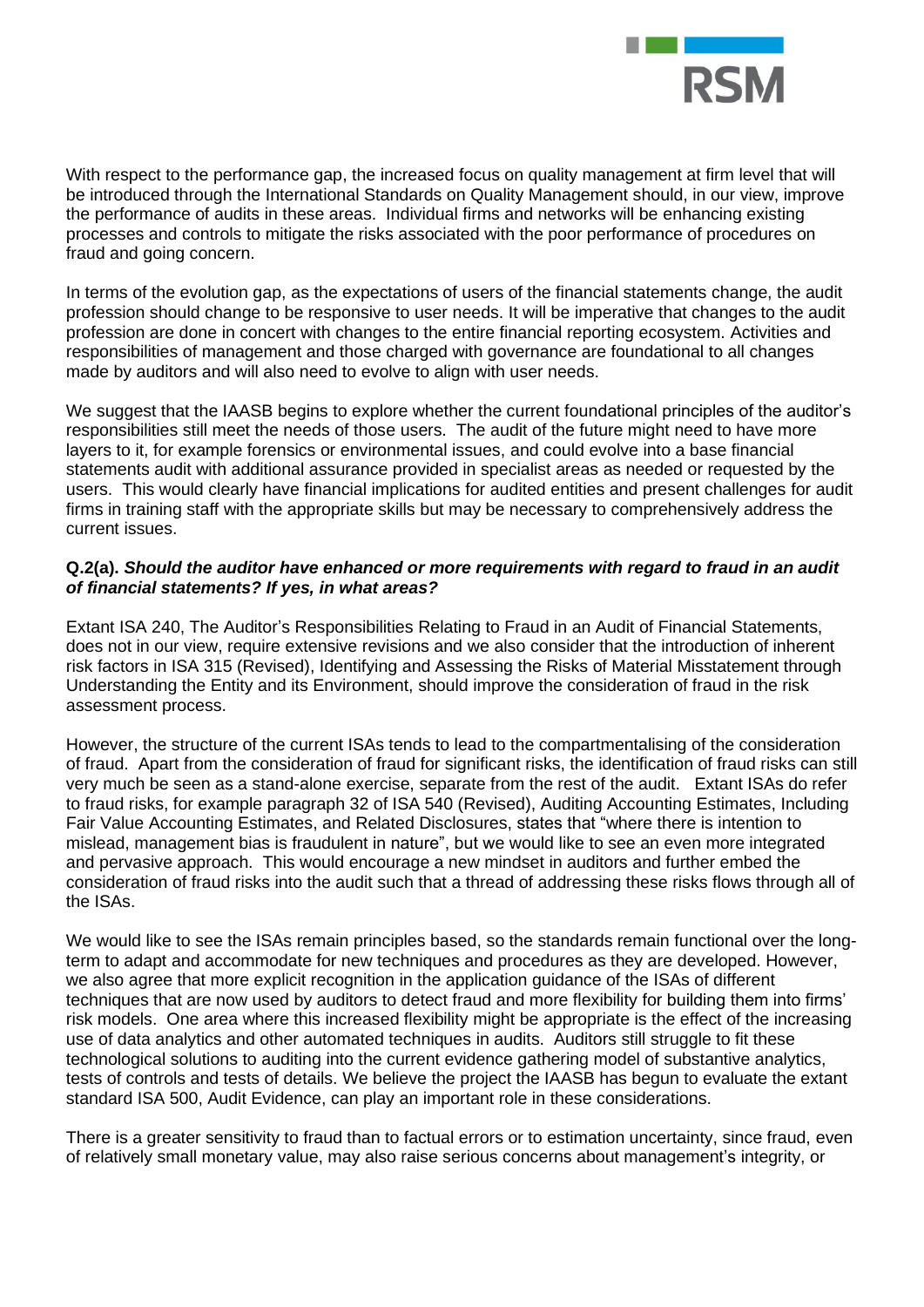

about the effectiveness of internal control. As such, there may be some value in issuing further guidance in relation to actions necessary where nonmaterial fraud is identified through routine testing.

## **Q.2(b).** *Is there a need for enhanced procedures only for certain entities or in specific circumstances?*

The suggestions in our response to question 2(a) would apply to all entities.

In terms of the areas in the Discussion Paper on which specific comments are requested:

The use of forensic techniques could be useful in certain situations, but we do not consider that they should be mandatory for every audit or every type of entity. These techniques are wide and varied and it may be difficult to articulate a specific set of procedures that should be carried out on, say, all listed clients. In addition, only the larger firms are likely to have sufficient in-house experts in this area and therefore other firms would need to buy-in the expertise. This may lead to further concentration of the audit market – an area that governments and regulators in several jurisdictions have already expressed concerns about. In addition, an audit is not a in-depth forensic exercise and therefore mandating the use of forensics might widen the expectation gap, rather than narrow it.

Therefore we would not be in favour of an overarching requirement that forensic techniques should always be used, even for listed entities, since it would lead to inconsistent interpretations and applications. It could also lead to the application of ineffective and costly audit procedures if the performance of such procedures was mandated rather than applied in line with a risk based approach.

However, guidance on the use of forensic experts in certain situations, for example when a material fraud is suspected in a listed client, would be welcome.

- We would welcome further consideration by the IAASB of the more robust approach that may be used by public sector auditors and any lessons that could be learned for other auditors.
- Non-material fraud does not cause business failures and therefore, in our view, it is the responsibility of management, assisted by Internal Audit where relevant, to design procedures and controls to prevent and detect non-material fraud. However, whilst a fraud may be considered as non-material in a given period, left unchecked it has the potential to grow in future periods to such an extent that it eventually becomes material. Auditors still need to consider the integrity of management and risk assessment procedures in subsequent periods could include consideration of the risk that identified non-material frauds could result in a cumulative material fraud.

In respect of whether additional engagement quality control review procedures relating to fraud risks should be introduced, we recognise that, where material fraud is suspected or identified, this should be as a significant risk and therefore the engagement quality control review would cover the issue. We do not believe the engagement quality control review should have unique procedures related to fraud that are separate from those performed by the engagement team.

• We are also in favour of fraud procedures being enhanced as set out in the bullet points on p27 of the Discussion Paper in order to promote professional scepticism.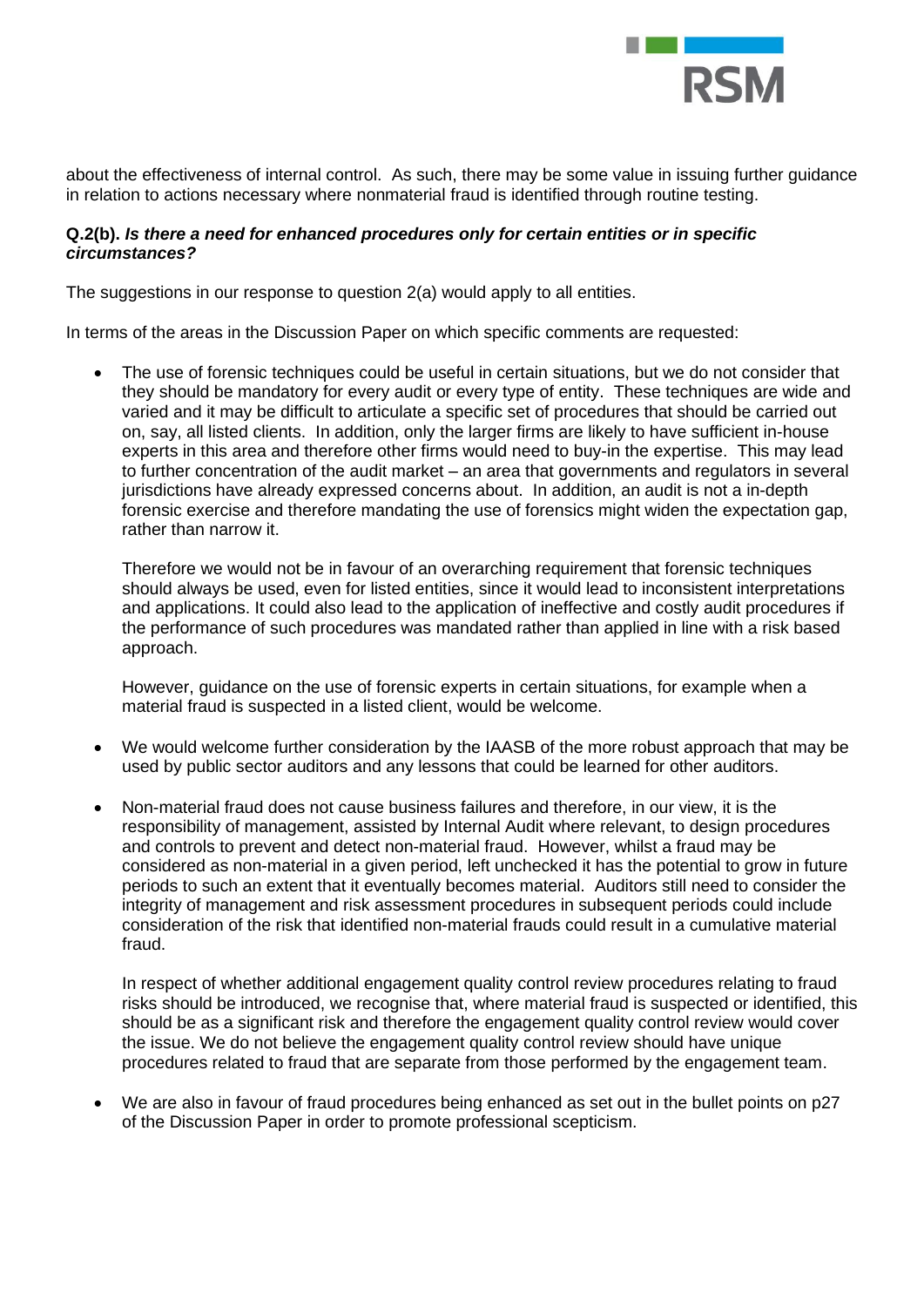

Other suggestions for improving fraud detection could include:

- Training auditors in fraud investigation techniques and interrogation methods and could be a useful activity for the International Forum for Accountancy Education Directors from Professional Accountancy Organizations and Firms;
- Setting "specific" materiality thresholds for fraud investigation procedures in consultation with a fraud/forensics team if material fraud were suspected;
- Agreeing specific fraud procedures in certain areas with those charged with governance.

#### **Q.2(c).** *Would requiring a "suspicious mindset" contribute to enhanced fraud identification when planning and performing the audit? Why or why not? Should the IAASB enhance the auditor's considerations around fraud to include a "suspicious mindset"? If yes, for all audits or only in some circumstances?*

No, having a suspicious mindset would not be appropriate. The relationship between auditor and management begins with mutual trust and an assumption of integrity on both sides. In ISA 315 the auditor assesses the culture of honesty and integrity at the entity and, therefore, a default position that the auditor should always have a suspicious mindset might lead to situations of distrust between auditors and management. This could lead to the break down of effective communication and working relationships such that the auditor could not complete the audit.

In our view the current principle of professional scepticism is appropriate, recognising that, if the auditor suspects fraud or obtains information during the audit which calls the integrity of management into doubt, their professional scepticism may well be heightened to the level of suspicion.

The issue that needs to be addressed is that the requirement to exercise professional scepticism is not being consistently applied on all audits. We believe the enhancements to ISA 220, Quality Control for an Audit of Financial Statements, as a result of the issue of the International Quality Management Standards will improve the consistency of auditors' understanding of how to apply the concept of professional scepticism. In addition, we suggest:

- Increased quidance in ISAs on exercising professional scepticism by challenging management and ensuring that auditors fully investigate issues that arise on the audit.
- More emphasis in ISAs in general on seeking disconfirming or contradictory evidence so that auditors do not just focus on confirming evidence. It is important that, when auditing the data and assumptions used by management in areas such as valuations, impairments and going concern, auditors stress test the models used to breaking point. This would entail varying management's assumptions to see where the model results in a material misstatement. If the data and assumptions used to "break the model" are reasonably possible outcomes, then the auditor needs to challenge management on whether its own data and assumptions are appropriate.

## **Q.2(d).** *Do you believe more transparency is needed about the auditor's work in relation to fraud in an audit of financial statements? If yes, what additional information is needed and how should this be communicated (e.g. in communications with those charged with governance, in the auditor's report etc.)?*

We consider that a more detailed explanation to those charged with governance regarding the auditor's procedures in relation to fraud would enhance audit quality. It would enable those charged with governance to understand and challenge the auditor regarding the nature and extent of the procedures performed. A robust exchange of views between the two parties, clearly setting out their respective responsibilities with regards to fraud, could then be held.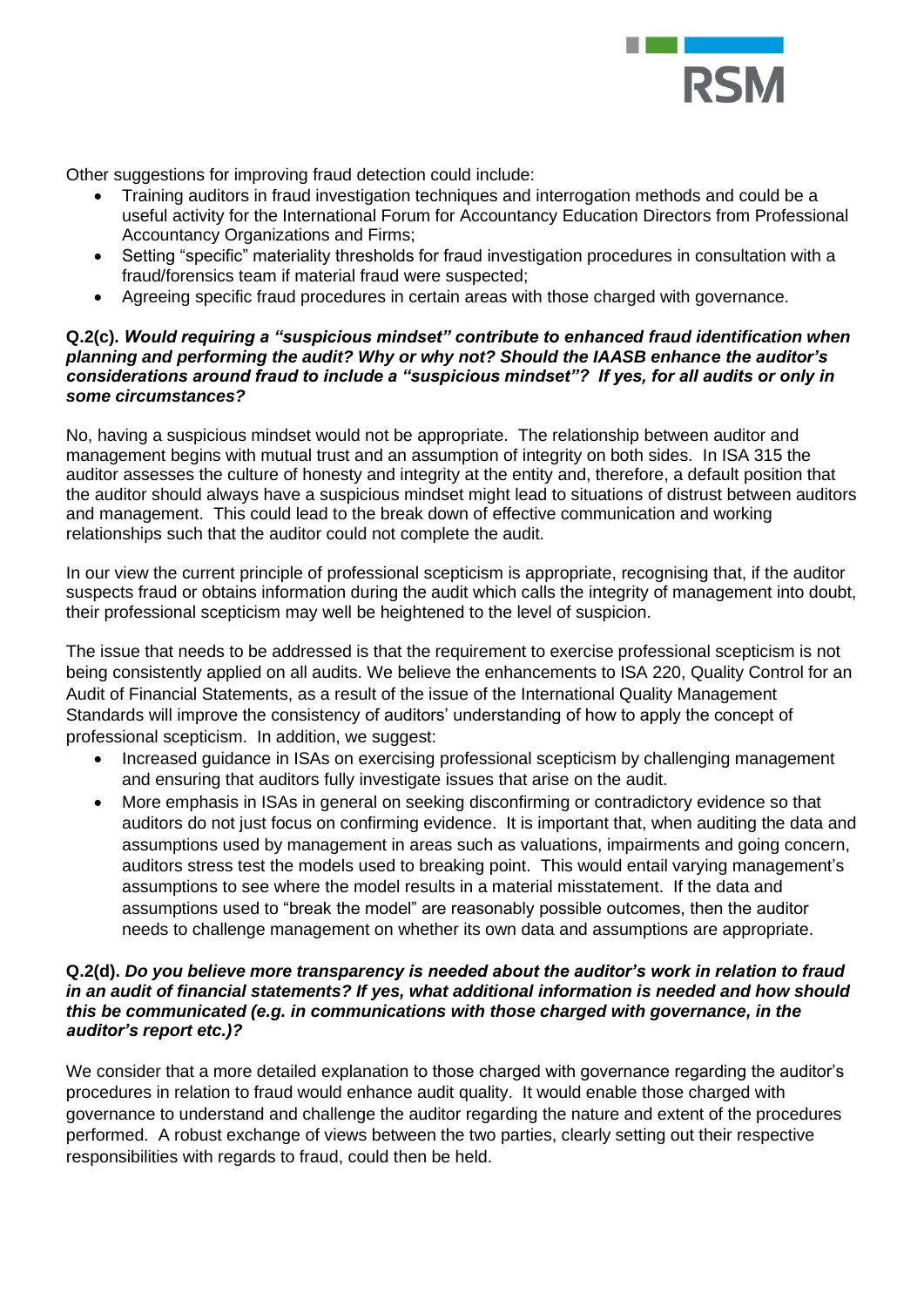

As set out in our response to question 1(b), we would be in favour of a wider "plain English" description of the audit in the audit report for all entities so that the auditor's responsibilities in this area are clearer.

In terms of reporting by auditors we consider that the existing requirements to report key audit matters under ISA 701, Communicating Key Audit Mattes in the Independent Auditor's Report, are sufficient to describe the auditor's response to material fraud when it is suspected or detected. We would not be in favour of extending these requirements to all entities.

## **Q.3(a).** *Should the auditor have enhanced or more requirements with regard to going concern in an audit of financial statements? If yes, in what areas?*

As with fraud, we would be in favour of ISA 570 (Revised) Going Concern being enhanced as set out in the bullet points on p27 of the Discussion Paper. We agree that these would promote a more questioning and sceptical mindset.

The extant requirements on going concern require the auditor to perform procedures over management's assessment of going concern. However, we recommend consideration of the additional requirements that the UK's Financial Reporting Council has added to ISA 570 including:

- The performance of risk assessment procedures over going concern with a focus on the Entity and its Environment, the Applicable Financial Reporting Framework and the Entity's System of Internal Control
- A greater focus on the auditor evaluating the evidence about the entity that has been obtained through the performance of audit procedures rather than simply reviewing management's assessment of going concern
- More explicit requirements for evaluating management's assessment of going concern, irrespective of whether a significant doubt about going concern has been identified
- Extending the auditor's responsibilities where management refuses to extend its assessment beyond the period required by the financial reporting framework to include discussions with those charged with governance and the consideration of whether a significant deficiency in internal control exists
- A requirement for audit reports to contain a positive statement on going concern, with additional requirements for auditors of listed and larger private entities to explain how management's going concern assessment has been evaluated and the conclusions thereon. We would recommend linking any requirement in this area to entities subject to ISA 701.

The Discussion Paper requests views on the period for which going concern is assessed. We suggest that, in common with a number of jurisdictions, this time period should be twelve months from the date of the approval of the financial statements or the audit report rather than just the date of the financial statements set out in ISA 570 paragraph 13. If such a change is considered, we recommend that the IAASB engage in discussions with the Accounting Standards setters to align the financial reporting and auditing requirements. As a transitional measure in order to avoid conflict with financial reporting frameworks that have an established time period management that is required to assess going concern, we recommend that the auditing standards specify that the evaluation should cover the time period included in the financial reporting framework until such time as alignment is achieved. Otherwise, the time period above should be used.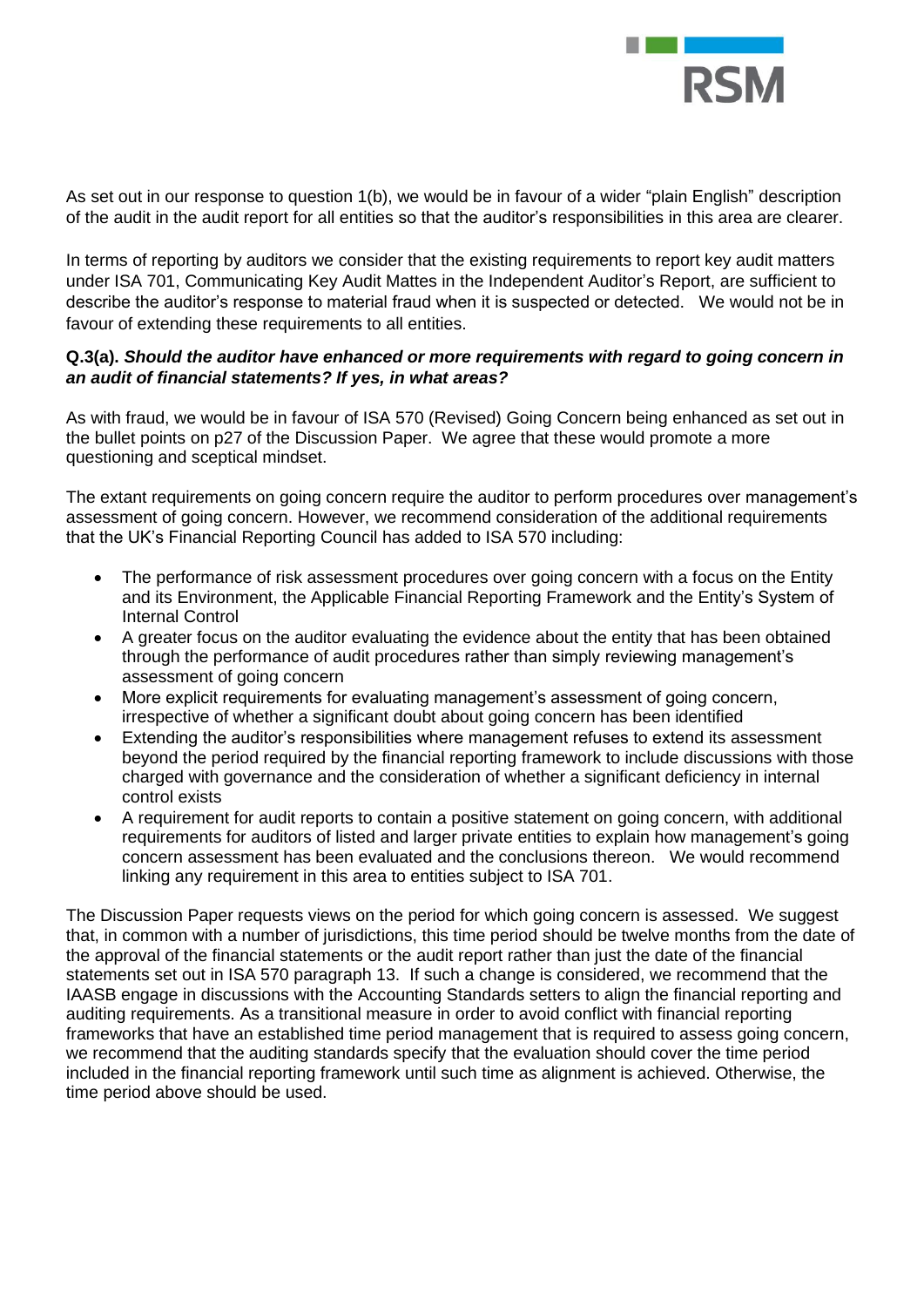

The requirement in ISA 570 paragraph 11 to remain alert throughout the audit for evidence of events or conditions that may cast significant doubt on the entity's ability to continue as a going concern would, in our view, include circumstances known to the auditor beyond the period of management's assessment. For example, a requirement to repay a loan in 18 months, which could cause an issue with an entity's ability to remain a going concern despite it being outside the assessment period required under the relevant financial reporting framework would require evaluation by management and the auditor. More explicit guidance in this area would be welcome.

Better linkages between going concern and other areas of the audit would be welcome. The detection of a significant doubt about going concern should also raise the auditor's awareness of issues elsewhere in the audit, including fraud, whereby management could be motivated to misstate results.

#### *Q.3 (b) Is there a need for enhanced procedures only for certain entities or in specific circumstances? If yes:*

- *(i) For what types of entities or in what circumstances?*
- *(ii) What enhancements are needed?*
- *(iii) Should these changes be made within the ISAs or outside the scope of an audit (e.g., a different engagement)? Please explain your answer.*

The conclusion on going concern is fundamental to the presentation of the financial statements and, as mentioned above, management's responsibilities are defined by the financial reporting framework. Going concern is therefore relevant to all users of financial statements and we would want to see the same standards and procedures applied to all entities.

The only exception to this would be the requirement to report on going concern in the audit report which, as set out in the answer to question 3(a), should only apply to those entities to which ISA 701 is applicable.

## **Q.3(c)** *Do you believe more transparency is needed:*

*(i) about the auditor's work in relation to going concern in an audit of financial statements? If yes, what additional information is needed and how should this information be communicated (e.g., in communication with those charged with governance, in the auditor's report etc)?*

As set out in our response to question 3(a), we would be in favour of additional requirements to report on going concern in the audit report.

We also consider that a more detailed explanation to those charged with governance regarding the auditor's procedures in relation to going concern would enhance audit quality. It would enable those charged with governance to understand and challenge the auditor on the nature and extent of the procedures performed.

#### *(ii) about going concern, outside of the auditor's work relating to going concern? If yes, what*  further information should be provided, where should this information be provided, and what *action is required to put this into effect?*